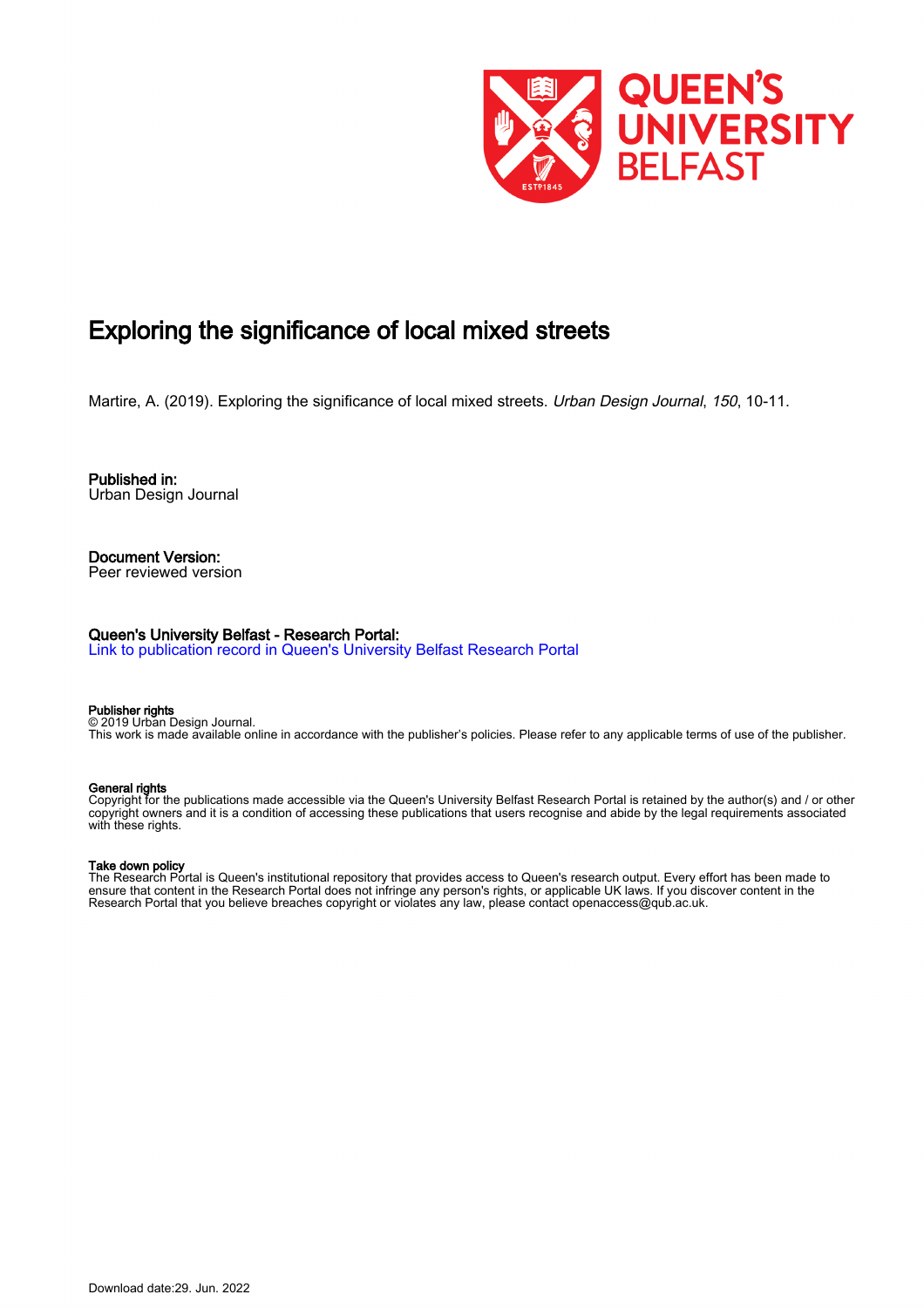# The StreetSpace project. Exploring the significance of local mixed streets

# Agustina Martire

Local mixed streets have been part of the urban fabric as long as cities have existed. They contain retail, services, production, leisure and residential uses. They host a series of different cultures, activities and identities. Despite the car and retail led redevelopment of the last half century, they are still a significant part of urban everyday life across the world. However, even though they are valuable spaces, many of these streets have succumbed to generic and commercial urban regeneration. Some have been built upon, others privatised, and more generally their local, organic, gradual and piecemeal condition has been replaced by large franchised development, less diverse and less local. This paper intends to illustrate how the StreetSpace project aims to enhance and deepen the understanding of local mixed streets through an engaged practice of analysis and design.

Sociologists, historians and geographers have closely studied the histories and memories, behaviour of people and gentrification processes of local mixed streets, Sharon Zukin and Phil Hubbard specially highlighting the value of their everyday and mundane qualities. Urban designers, planners and architects study their form, space, movement and potential, but not always consider the perceptions and experiences of people. Matthew Carmona, Suzi Hall and Laura Vaughan have developed very interesting local case studies on mixed streets, opening the door to their deeper and cross-disciplinary understanding, but these approaches are yet to significantly influence the world of practice of architecture and planning. Therefore, the StreetSpace project, based at Queen's University Belfast, intends to bridge the gap between disciplines of the built environment, humanities and social sciences, engaging the public, practice and policy, by enquiring on issues such as physical fabric and mobility, but also experience, perceptions and aspirations that reflect realities of a wide diversity of issues of local mixed streets. These approaches also refer to class, age, gender, culture and heritage, many times overlooked in built environment disciplines. The project aims to highlight the value of those still existing local mixed streets and challenge large scale placeless urban regeneration.

The project started in 2011 with a simple exercise, where first year architecture students drew the sections of different streets in Belfast. The exercise was also carried out in Buenos Aires, Edinburgh and Kilkenny, providing a very precise comparison of the physical conditions of streets in those cities (figure 1). What became evident from these explorations was that behind the drawing of the street section, a much wider set of conditions was revealed. Discussions about space, dwelling and atmosphere were raised, but also conversations about class, accessibility, traffic, ritual, experience and memories were part of the many different aspects brought up by the students. These discussions made it clear that architecture and design were not readily responding to many of these issues.

# Figure 1 - Kilkenny Parliament Street - Flavin and Harford - WIT 2013

As a response to this, the StreetSpace project now organises a series of multidisciplinary workshops and a yearlong design studio, that explore ways of understanding local mixed streets, by tapping into different disciplines in academia, while also including the participation of practitioners, civil servants, NGOs and students. The aim of the workshops and studio is to produce representations that give a broader and deeper understanding of local mixed streets. We look for ways to analyse and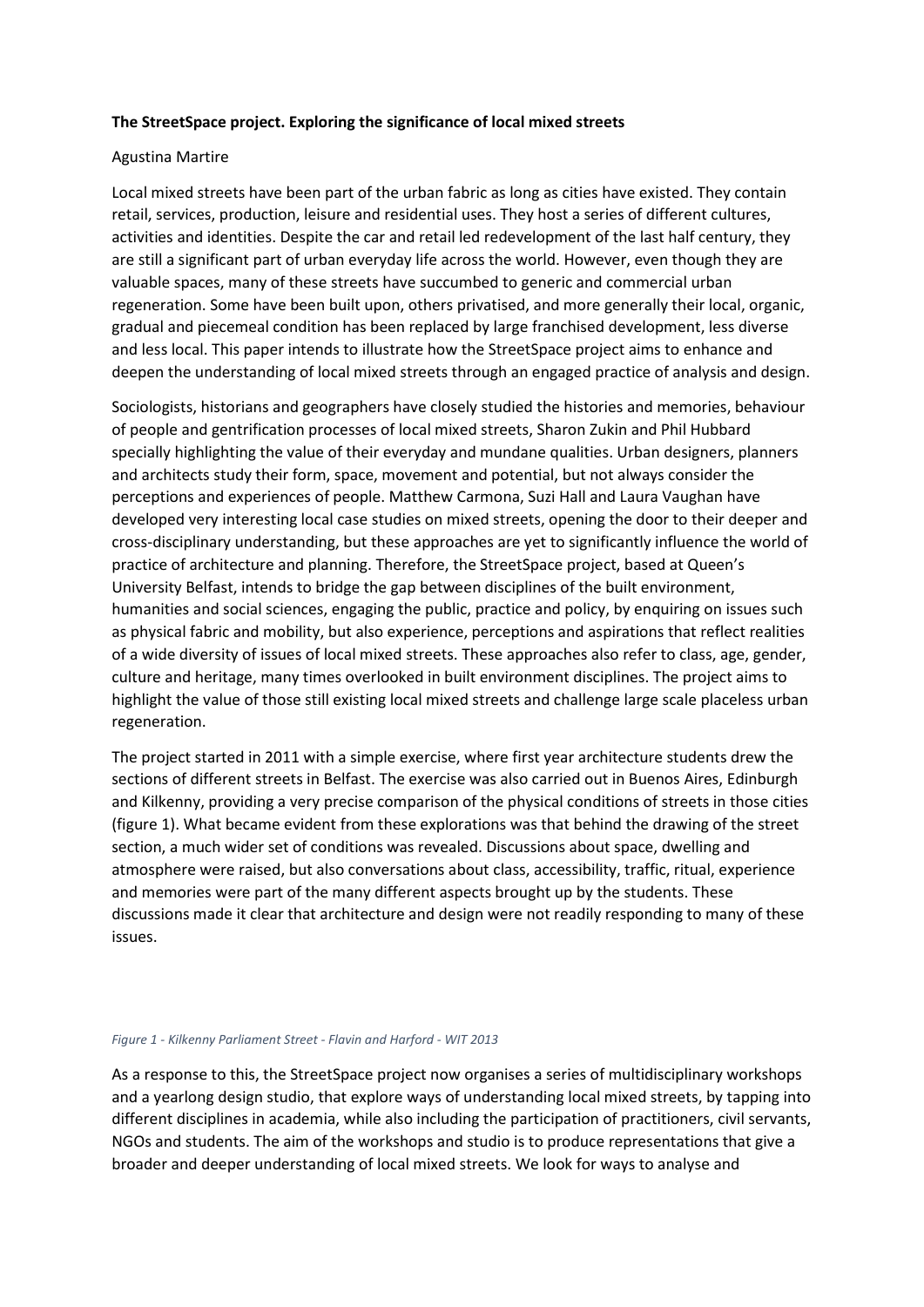understand the way the urban form of local mixed streets relates to how they are experienced. So far, the project has studied 3 streets in Belfast and one street in Naples, one in London and one in Ljubljana.

The first two workshops studied North Street and Castle Street, two of the most culturally and architecturally rich streets in Belfast City Centre, currently under threat of demolition and redevelopment. The workshop brought together scholars and practitioners from architecture, planning, anthropology, sociology, history, geography art and sound. The results of the workshop were 4 maps that told different stories about the streets: aspirations, histories, sound and (figure 2) and perceptions. The maps produced for proved to have an impact on the members of Belfast City Council and the Department for Communities, who subsequently became partners and funders of the project.

# Figure 2-Sound map- North Street Belfast 2015

The findings of the workshop were more deeply analysed by the yearlong architectural design studios. North Street and Castle Street reflect the gradual and incremental transformation of built environment and uses through time. The bombs of the 1941 Blitz and the 'Troubles' did not cause large physical damage to these streets. The largest transformation of the urban fabric was instead due to planning decisions of transport and housing in the 80s and 90s, and later commercial urban redevelopment.

#### Figure 3-North street in 1969-2017 – maps by author based on OS maps

In this context, the western part of Castle Street along with a large part of terraced housing was cleared for roads and parking space, while North Street (figure 3) suffered major demolition in the 2000's and 2010's. These two streets, together with Donegall street, are the only ones that still support local trade in Belfast City Centre (figure 4).

#### Figure 4- Ground floor use in Belfast City Centre - Conall Casey and Jack Knights

Despite existing in a similar urban landscape, each street has transformed differently in the last four decades. Castle Street has sustained its activities and vitality, with a constant community, for more than two centuries, yet it lacks buildings of great historic or architectural significance (figure 5).

# Figure 5-Castle Street 2016 - Eddie McKewon

Meanwhile North Street, still holding a good number of very high quality 19th and early 20th century architecture, has lost most of the community of traders and visitors it had in the past (figure 6).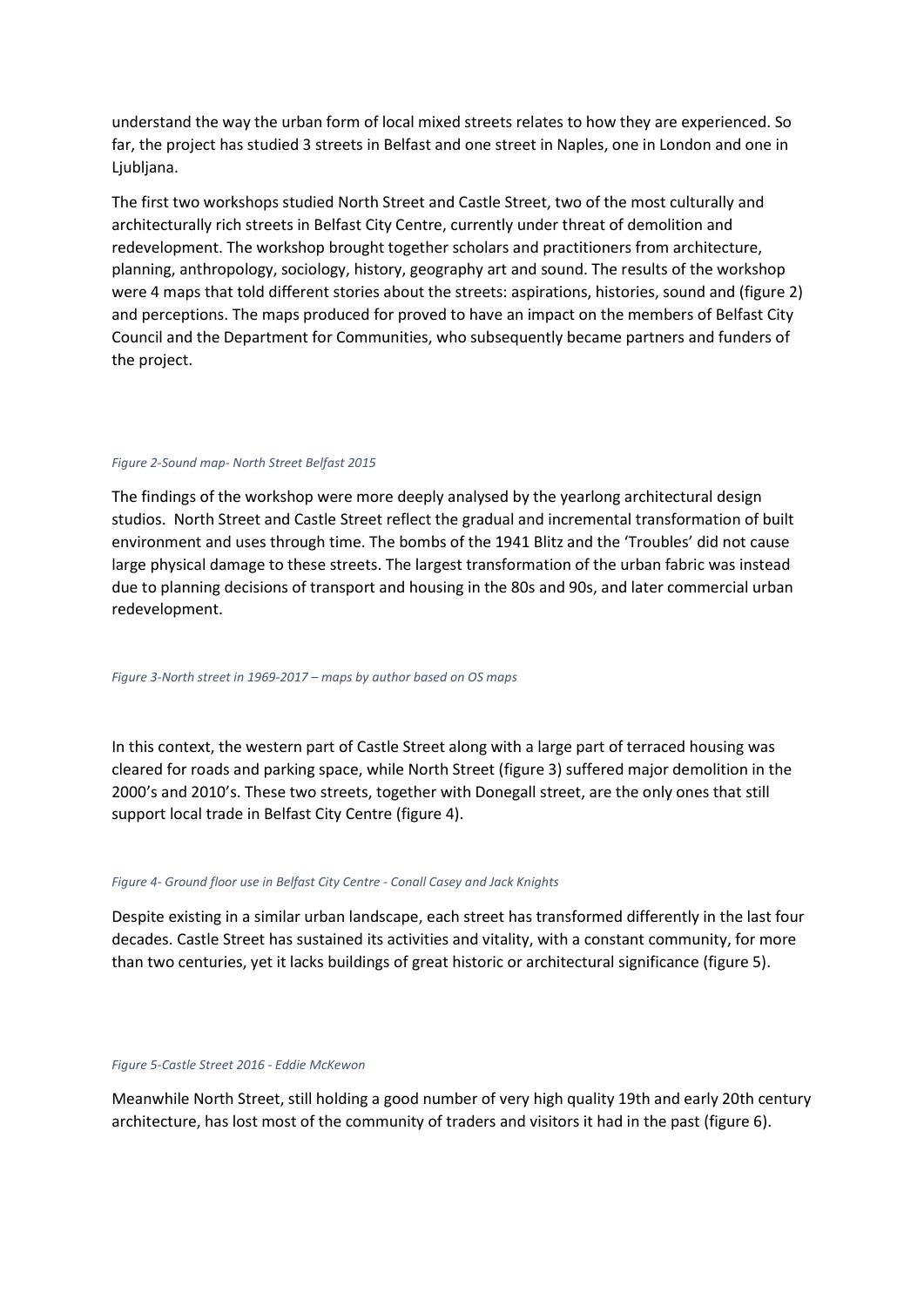# Figure 6-North Street 2015- Brian Maguire

A series of buildings were demolished in 2015/16 on North Street Upper, to give way to a new flagship building for enhancing tourism in Belfast City Centre, this is still in preparation and there are no hints of its actual planning or physical qualities. In North Street Lower the threat of demolition is still imminent but not yet approved by planning. The top floors of most of these buildings have been empty for decades, under ownership of a series of subsequent large developers, who do not maintain the buildings and do not encourage their use. However, between 2014 and 2018, a selection of retail units was reopened, whose products are mapped in figure 7.

# Figure 7- Products sold on North Street - Milda Paceviciute

Interviews to local traders have revealed that even though the street seems derelict and in need of repair, there was a vibrant local community, that at least for a series of years thrived and supported an ecosystem of local artists, office workers and local traders. This community still exists in the background and is in grave need of spaces to inhabit, work and perform. In 2018 most of these shops were closed and their traders evicted, with the only surviving businesses in December 2018 being a barber, an independent second hand bookshop and a fish and chips shop.

In Naples, London and Ljubljana the two day workshops revealed a series of hidden realities of the streets studied. These workshops were all people oriented, including a large number of methods for participant observation that revealed a complex reality of the streets studied. In London Kingsland High Street the local market was studied and taxonomies of products were contrasted with the experience of three very different public spaces in the depth of the street (Figure 8).

# Figure 8-London Kingsland Road Market-2017

In Naples, Corso Garibaldi, the ethnic diversification was mapped through the spilling of sales of products to the public space of the street, and the height of buildings justified the density of population using the street on a daily basis.

#### Figure 9- Naples Corso Garibaldi - Ben Stevenson

In Ljubljana the history of the everyday life of Poljanska Cesta was evident through the stories and narratives of traders and dwellers in a street that would be very difficult to define in simple or branded terms that other parts of the city have achieved for enhancing tourism.

Finally, in the more recent StreetSpace design studio, we are studying the personal stories of those who live, work and pass through the corridor of Donegall Street, Clifton Street and Crumlin Road. This time, an ethnographer trained us in the difficult task of talking to people and how letting people tell their stories of a place actually reveals very deep realities, memories and experiences. The challenge was to turn those stories into drawings, which was most successfully achieved by the drawing of the North Street Arcade, a building that which caught fire in 2004 and has been abandoned ever since.